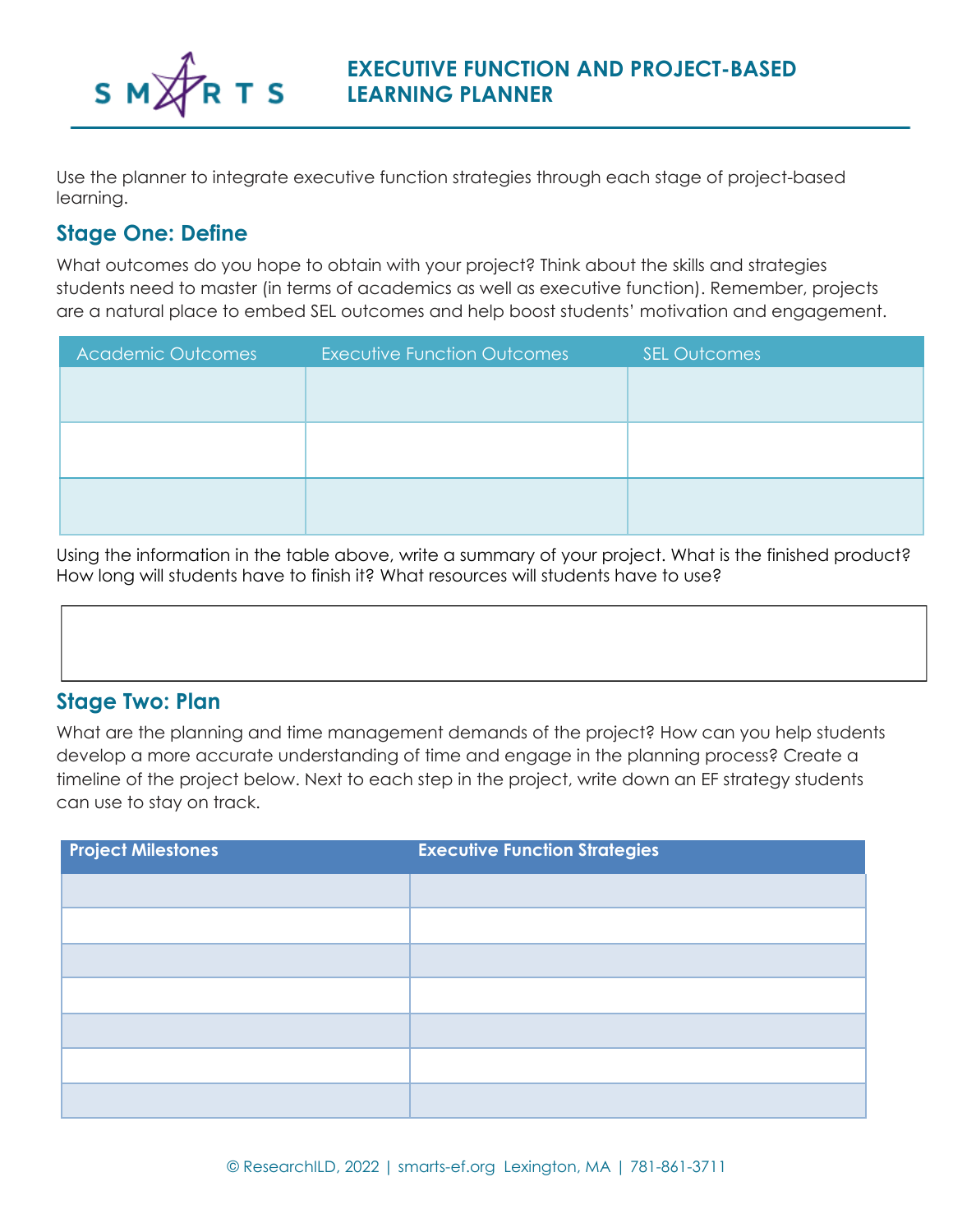#### **Stage Three: Do**

What academic tasks might be challenging for students? Is there a heavy reading or writing component? Do students need to use technology or learn some new skills? How can you teach executive function strategies to help students succeed?

| <b>Academic Task</b> | <b>Executive Function Strategies</b> |
|----------------------|--------------------------------------|
|                      |                                      |
|                      |                                      |
|                      |                                      |
|                      |                                      |
|                      |                                      |
|                      |                                      |
|                      |                                      |
|                      |                                      |
|                      |                                      |
|                      |                                      |

#### **Stage Four: Reflect**

Once the project is over, what's next? How can students learn more about their strengths and challenges from this project? What strategies or habits would you like them to apply in the future? How might this project relate to another project or challenge that students might face?

Even if reflection is the last step of a project, it should address the project in its entirety. The ultimate goal of reflection is to close the loop, to help students reflect on their performance, build self-understanding, and make plans for next time.

You can use the "Define, Plan, Do, Reflect Sheet" or come up with your own using the 3 guiding areas below.

There are 3 foundations of boosting student self-understanding. How can you incorporate them into your project?

- **1. Understanding Strengths and Challenges:** How can students develop a more nuanced sense of themselves?
- **2. Reflecting on Performance:** When will students review their own work? How can this be done in a way that promotes a growth mindset?
- **3. Making Plans for Next Time:** The next time students have a project to do, what strategies would you like to see them take on independently?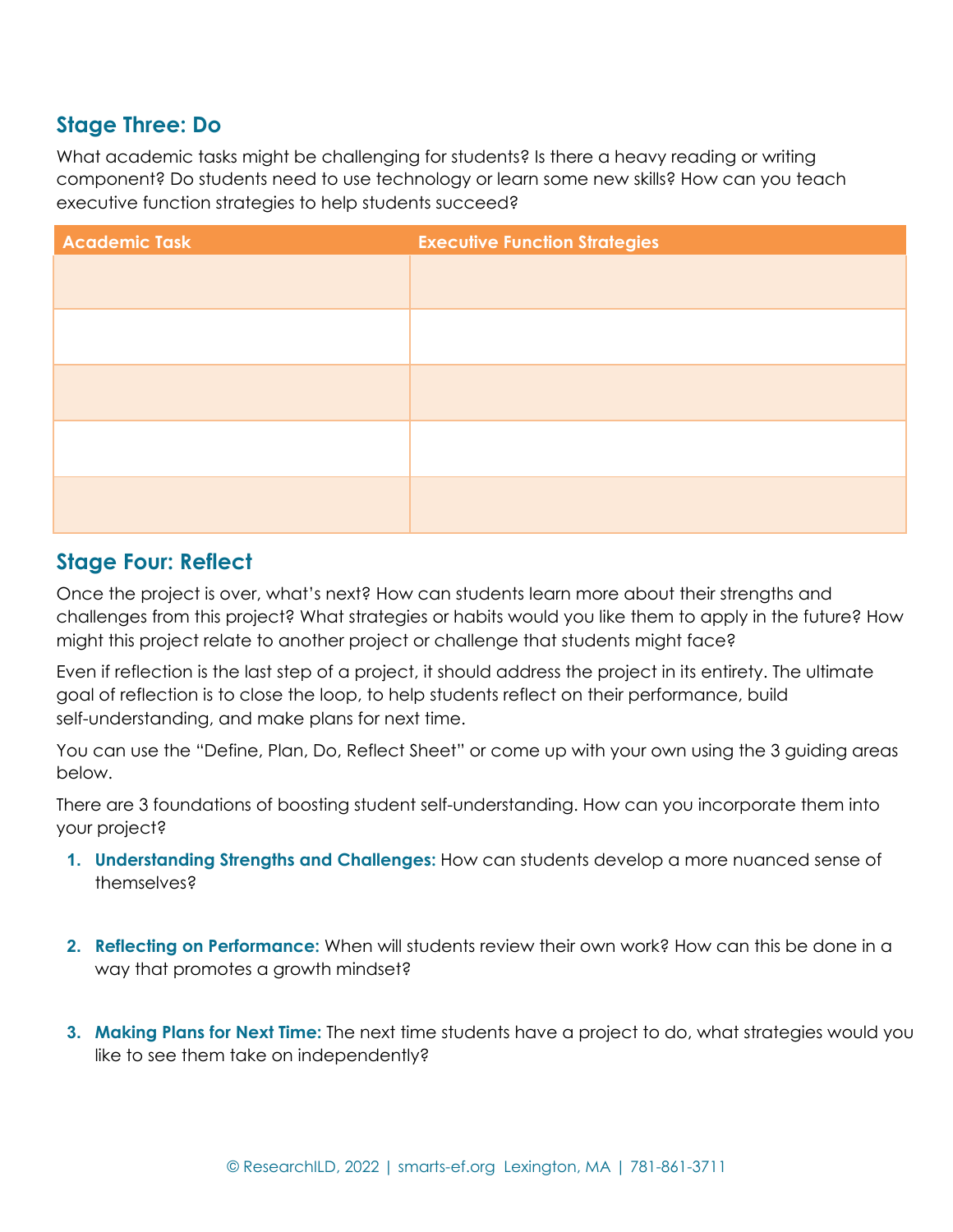### **PROJECT REFLECTION SHEET TEMPLATE**

### SMARTS

## **DEFINE**

In your own words, what were the goals of this project:

Rate your project:











### Why did you pick this rating?

- □ I followed all the directions
- $\Box$  I fell behind on the steps
- 
- 
- 
- 
- □ I used rubric before turning it in □ Ihe directions were hard
- □ I did not use the rubric
	- work
- $\Box$  I got all the steps done on time
- □ I wasn't sure how to do the □ I used strategies to do the work
	- $\Box$  Other: © RESEARCHILD, 2021 | WWW.RESEARCHILD.ORG | 4 MILITIA DRIVE, SUITE 20 | LEXINGTON, MA 02421 | 781-861-3711

SMARTS

# **PLAN**

What is one strategy you used to plan your project: \_\_\_\_

Rate this strategy:









### Why did you pick this rating?

- □ Matches my learning style
- $\square$  Saved me time
- $\Box$  Was hard to use

 $\Box$  Took more time  $\Box$  Was easy to use  $\square$ Was efficient

- $\Box$  Was not efficient
- **IDoes not match my learning style**
- $\Box$  Other:

© RESEARCHILD, 2021 | WWW.RESEARCHILD.ORG | 4 MILITIA DRIVE, SUITE 20 | LEXINGTON, MA 02421 | 781-861-3711